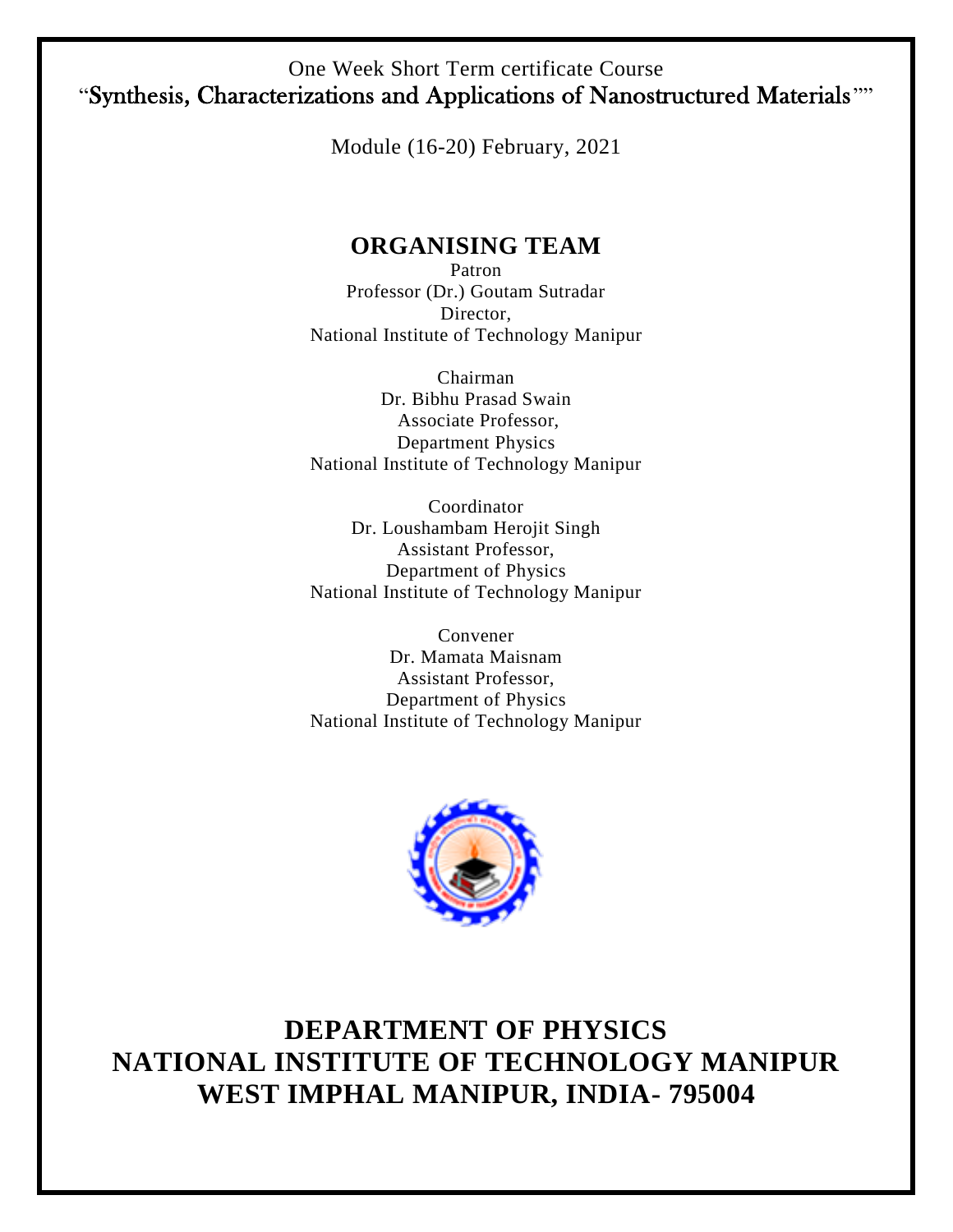#### **ABOUT NIT, MANIPUR**

National Institute of Technology Manipur, a centrally funded institution is set up to impart quality technical education at various levels of higher learning. It is one of the ten new NITs established and developed as the "Institute of National Importance" by an act of Parliament in 2007. NIT Manipur started its first session with the three branches of Engineering- Electrical & Electronics Engineering, Electronics & Communication Engineering, and Computer Science Engineering. The functioning of the institute was started at its temporary campus at Takyelpat, Imphal under the mentorship of NIT, Agartala. As one of the National Institutes of Technology (NIT), the Institute has the responsibility of providing high-quality education in Engineering, Technology, and Sciences to produce competent technical and scientific manpower for the country. The Institute offers B Tech, M Tech, M Sc, and Ph.D. programmers in several disciplines of Engineering, Technology, and Sciences.

### **ABOUT THE COURSE**

This course will provide detailed ideas about Process – Structure – Properties of Nanostructured Materials which are useful for various applications in sensors, photovoltaics, energy storage applications etc. Topics covered include:

- Synthesis of OD, 1D, 2D and 3D nanostructured materials
- Characterization techniques (e,g XRD, XPS, SEM, STM, Raman and FTIR and impendence spectroscopy etc.)
- Applications (e,g Energy storage, Sensors, photovoltaics etc.)

*A certificate will be issued to the candidates after successful completion of the course.* 

#### **OBJECTIVES OF THE COURSE**

- $\checkmark$  To provide fundamental knowledge about nanostructured materials
- $\checkmark$  To gain knowledge on various synthesis process of nanostructured materials
- $\checkmark$  To gain knowledge on various characterization techniques
- $\checkmark$  To earn basic knowledge on fabrication process of photovoltaics, sensors and energy storage devices.

#### **Who can attend this STC?**

| i.   | B.Tech, B.Sc             |
|------|--------------------------|
| ii.  | M. Sc, M. Tech           |
| iii. | <b>Ph.D. and Faculty</b> |

**Registration fee for attending this STC = Rs 500/- including GST.** 

**Numbers of participants are limited to 50. Shortlisted candidates will be informed through email.**

| <b>Details of the Bank Account</b>   | <b>IMPORTANT DATES</b>                    |
|--------------------------------------|-------------------------------------------|
| Name: Director NIT Manipur IRG       | Last Date of Registration: 14th Feb, 2021 |
| Acc. No. 60330100000143              |                                           |
| Bank and Branch: Bank of Baroda, NIT |                                           |
| <b>Manipur Campus</b>                |                                           |
| IFSC code: BARB0NITMAN               |                                           |

For any query, you can contact to the course coordinator Dr. Loushambam Herojit Singh Assistant Professor, Department of Physics National Institute of Technology Manipur Email: Email ID: loushambam@gmail.com; Mobile No: 7085736523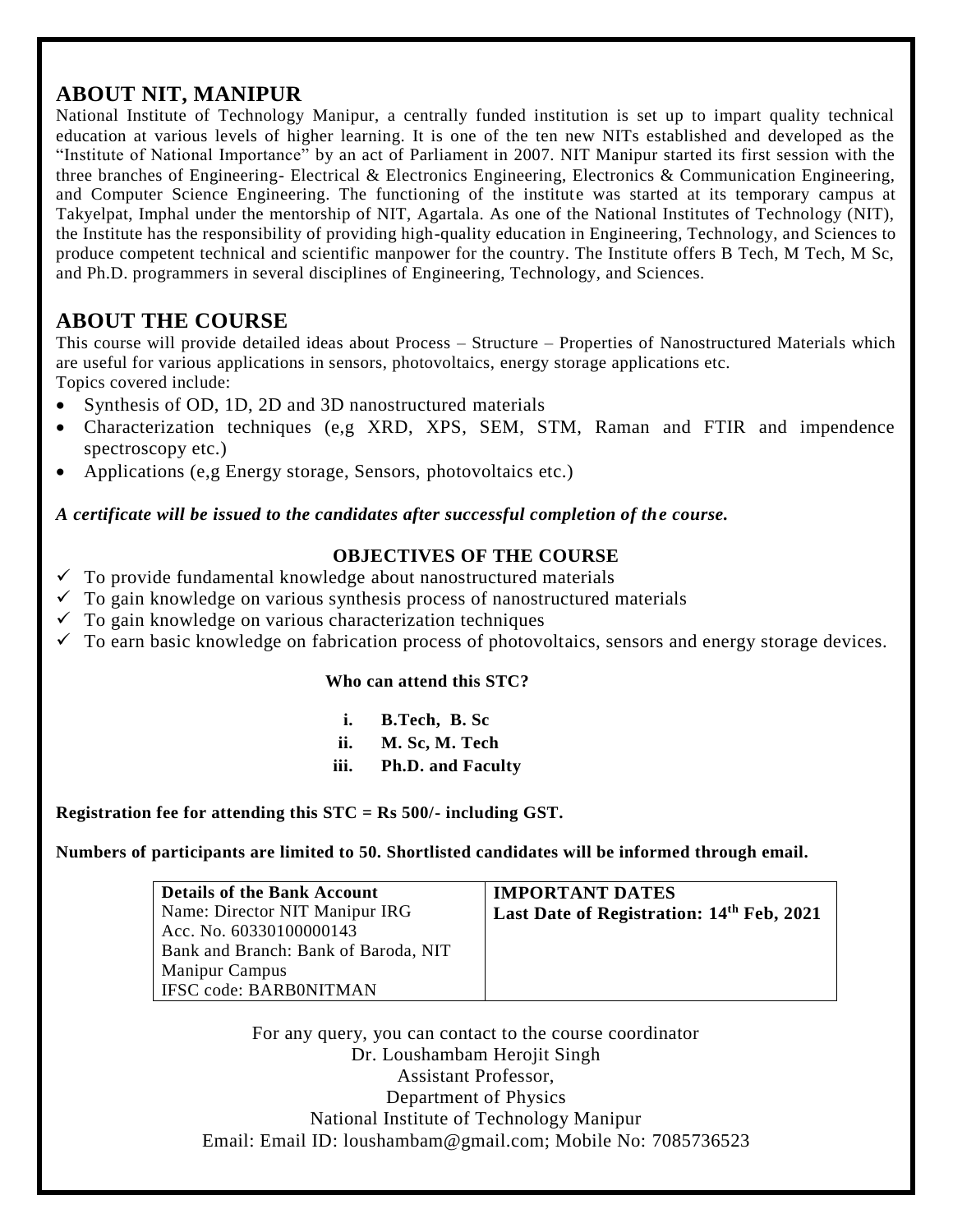#### **RESOURCES PERSON**



Dr. Loushambam Herojit Singhworks as Assistant Professor in Department of Physics. He received his Ph.D from Homi Bhabha National Institute, Mumbai (Indira Gandhi Centre for Atomic Research). He was a postdoctoral fellow at Institute of Physics, University of Barsilia, Brazil. He has published 25 SCI/SCIE/Scopus indexed journals and 3 book chapters in his credit.

His broad areas of research interests include:

Magnetic nanoparticles, porous cationic deficient system, charge storage system and water purification.



Dr. Mamata Maisnamworks as Assistant Professor in Department of Physics. She received his Ph.D from Manipur University. She was a JRF, DRDO Delhi (2001- 2003), SRF, DRDO Delhi (2003-2004), SRF, CSIR Delhi (2005), Research Associate (RA), CSIR Delhi (2008-2011) and UGC-PDF, UGC Delhi (2012-2014), in her postdoctoral career. She has published 59 SCI/SCIE/Scopus indexed journals and 1 book chapter in her credit.

Her broad areas of research interests include: Electroceramics, processing and characterization.



Dr. Bibhu Prasad Swain works as Associate Professor in Department of Physics. He received his Ph.D from Department of Metallurgical Engineering and Materials Science, IIT Bombay. He was awarded JSPS Fellow (Govt. of Japan), Brain Korea 21 Fellow (Materials Research, Seoul National University) and NRF Fellow (University of Cape Town, South Africa) in his postdoctoral career. He has published 100 SCI/SCIE/Scopus indexed journals, 15 book chapters and 2 Book in his credit.

His broad areas of research interests include:

Large bandgap Semiconductors, Mechanical Hard-materials, nanostructured materials, Graphene based Supercapacitor, Photovoltaic materials, (f) Biocompatible coating, Modeling of advanced MOSFET https://nitmanipur.irins.org/profile/132581